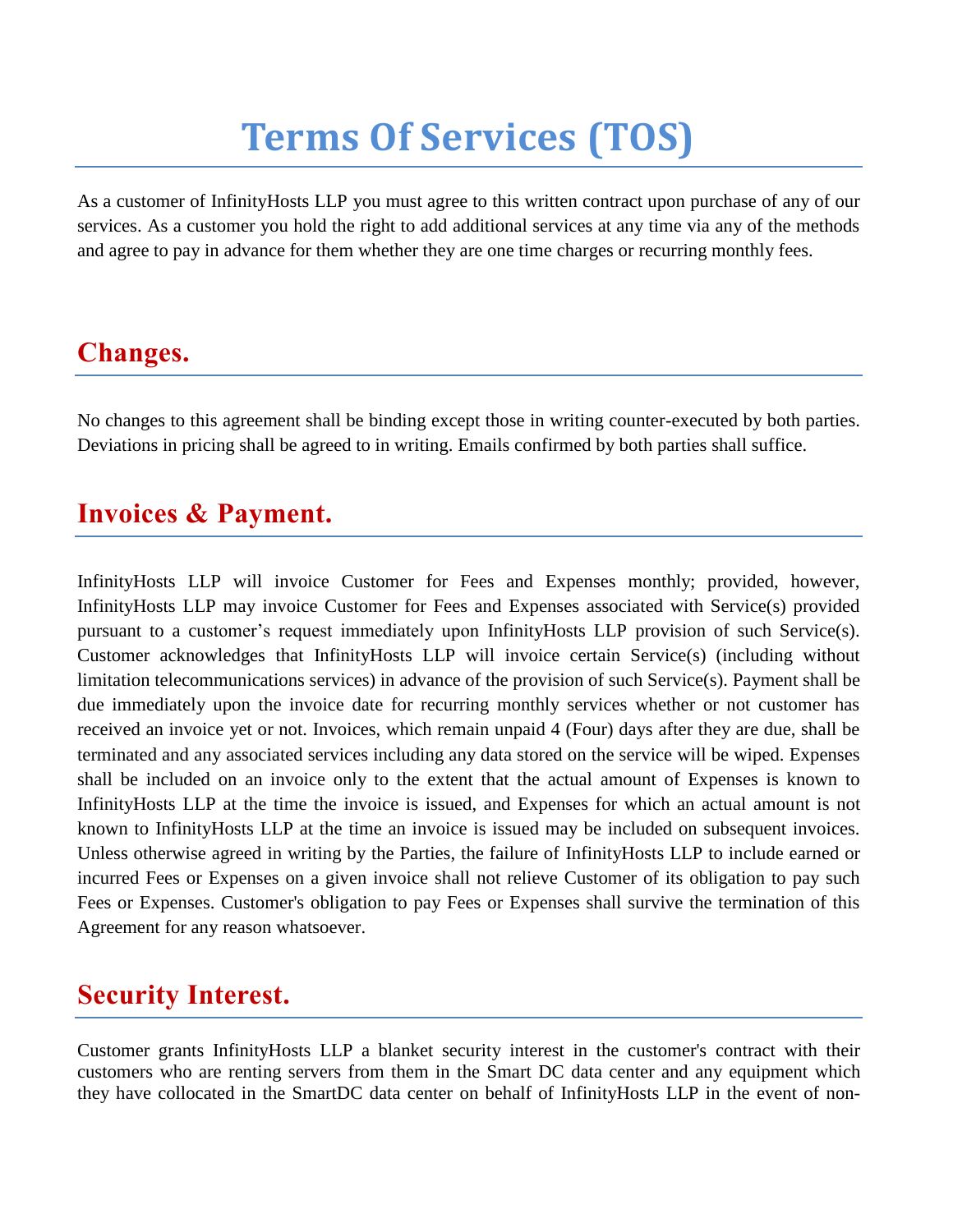payment by customer – customer agrees that InfinityHosts LLP may take these customer contracts direct and or sell the equipment without a tortious interference claim or unlawful conversion claim to protect the credit balance owed InfinityHosts LLP by customer and full ownership of the contracts shall transfer as well if balance is more than 60 days old. Any amounts collected from any sale of equipment above and beyond the balance owed will be returned to the customer within 10 business days.

#### **Term.**

The term of this Agreement shall begin upon the date the server is installed and made available to customer and shall be for 1 month and shall renew for successive 1 month terms until terminated by either Party upon the sooner of (i) thirty (30) days prior written notice to the other Party, or (ii) the expiration or termination of all Service(s) set forth in the Statement of Work and all Work Order(s).

#### **Termination Due to Breach.**

In the event that Customer commits a material breach of any of its obligations hereunder, InfinityHosts LLP may terminate this Agreement or (at InfinityHosts LLP sole option) suspend, interrupt or terminate one or more Service(s) to which such breach pertains by sending written notice of termination to Customer with termination effective as stated on the electronic mail notice.

#### **Effects of Termination.**

Unless the Parties agree otherwise in writing, termination of the Agreement shall also serve to terminate all Service(s) and Statements of Work and to cancel all Work Orders, and Customer shall pay InfinityHosts LLP all Fees and Expenses earned or incurred by InfinityHosts LLP pursuant to such Service(s), Statements of Work and Work Orders through the date of termination, less any payments made hereunder by Customer prior to said termination. Additionally, all property of each Party which is in possession of the other Party shall be returned to its owner. In the event one or more Service(s) is terminated prior to the expiration of the Term for such Service(s) (other than due to a material breach of this Agreement by InfinityHosts LLP.

# **Warranties of InfinityHosts LLP.**

InfinityHosts LLP warrants that the Service(s) shall be provided in a workmanlike and professional manner. Upon InfinityHosts LLP breach of the foregoing warranty, Customer's sole and exclusive remedy shall be to require InfinityHosts LLP to exercise commercially reasonable efforts to repair or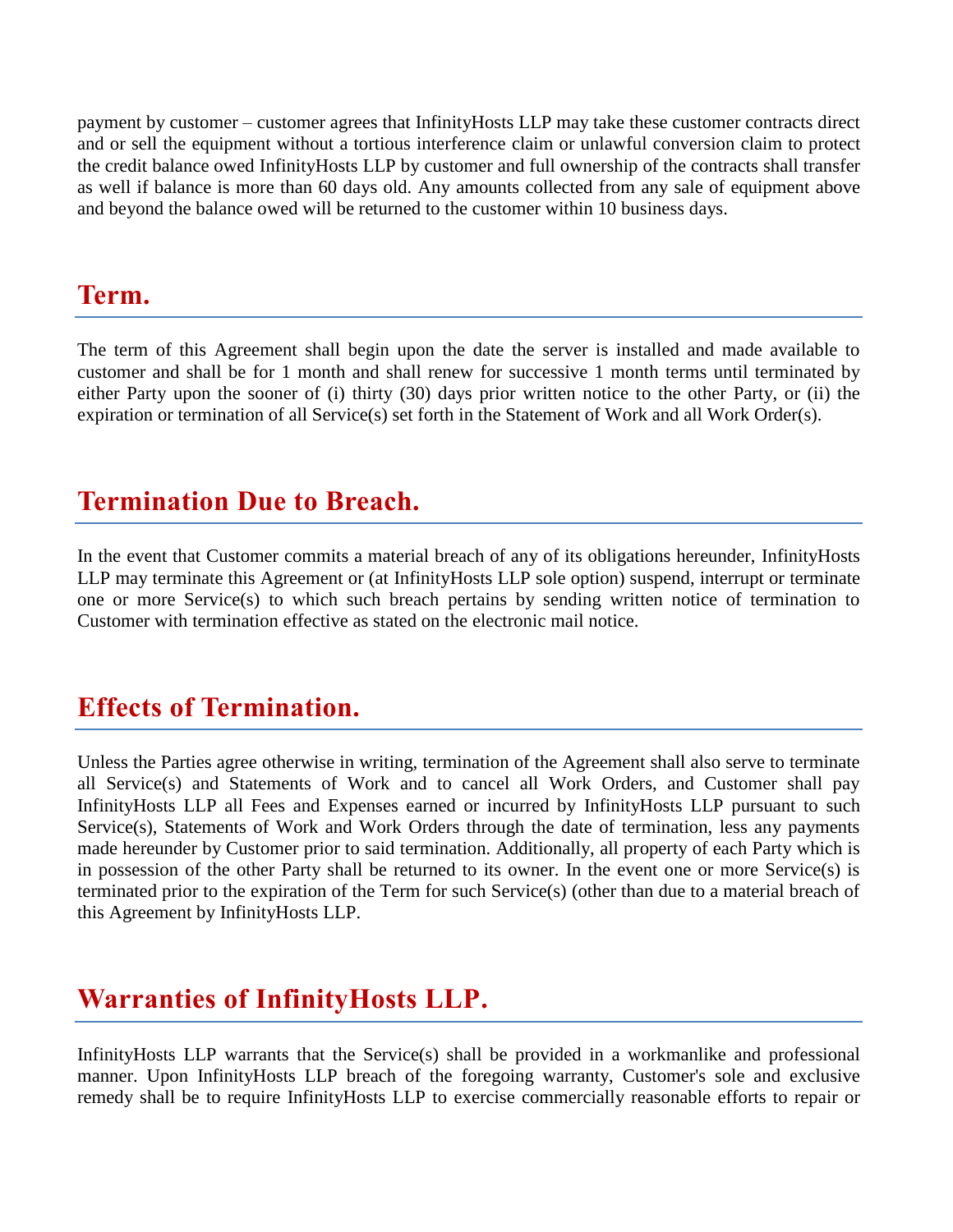replace the nonconforming Service(s); provided, however, that, with respect to any Service(s) which are interrupted or rendered inoperable due solely to InfinityHosts LLP breach of the foregoing warranty for any time period, Customer shall also be entitled to a pro-rata refund of any Fees attributable to the interrupted or inoperable Service(s) in an amount determined by multiplying the fixed monthly, recurring Fees (if any) for the interrupted or inoperable Service(s) by the ratio that the number of consecutive hours of inoperability bears to 720 hours (for the purpose of this computation, each month is deemed to have 720 hours). InfinityHosts LLP will not be liable to any extent whatsoever for interruption, restriction, inoperability or malfunction of any Service(s) which is not caused solely by a breach of the warranty set forth in this Section. InfinityHosts LLP expressly reserves the right to suspend, interfere with, impair or terminate Service(s) as necessary for purposes of maintenance, upgrades or repair (either by InfinityHosts LLP or by any supplier, partner or independent contractor of InfinityHosts LLP) or in the event of any circumstance which InfinityHosts LLP, in its sole discretion, deems necessary or desirable to prevent or remedy an impairment of, or harm to, the integrity or functionality of and Service(s) or any plant, services or facilities of any Indemnities (as defined in Section 4.3) or of any third party, and neither the exercise nor the non-exercise of the foregoing rights or discretion shall constitute a breach of any provision of this Agreement.InfinityHosts LLP MAKES NO WARRANTIES, EXPRESS OR IMPLIED, CONTRACTUAL OR STATUTORY, INCLUDING BUT NOT LIMITED TO WARRANTIES OF UNINTERRUPTED OR ERROR-FREE OPERATION AND THE IMPLIED WARRANTIES OF MERCHANTABILITY AND FITNESS FOR A PARTICULAR PURPOSE, WITH RESPECT TO THE SERVICE(S) OR ANY ASPECT THEREOF, AND ALL WARRANTIES WITH RESPECT THERETO ARE HEREBY EXPRESSLY DISCLAIMED. Customer expressly acknowledges and agrees that proper provision of the Service(s) is dependent upon the provision to InfinityHosts LLP by Customer of timely and accurate information regarding (i) Customer's needs and expectations regarding the Service(s), and (ii) all operational, technological or other data which Customer knows or should know is relevant to the provision of the Service(s) (collectively "Information"). Customer shall provide the Information to InfinityHosts LLP in a timely manner and the Information shall be accurate. Customer agrees that, in the event of Customer's breach of its obligations in this Section 4.1, the warranty set forth in Section 4.1 shall be null and void.

#### **Warranties of Customer.**

Customer hereby covenants, represents and warrants that:

Customer will not, and will not permit others to, use any Service(s) (i) for any unlawful or illegal purpose or in connection with or in furtherance of any unlawful or illegal activity, (ii) in violation of any applicable law or regulation, (iii) in a manner that will, or is likely to, infringe the copyright, trademark, trade secret or other intellectual property rights of others or violate the right of privacy, publicity or other personal rights of others, or (iv) in connection with any conduct or activity that is, in the sole opinion of InfinityHosts LLP, defamatory, indecent, obscene, offensive, threatening, abusive, hateful, tortuous or violative of the rights of any other person or entity; Customer will not, and will not permit others to, do any act which may interfere with or compromise the security or functionality of any Service(s), including without limitation attempting to probe or test the vulnerability of any system or network connected to or accessible by the Service(s);No equipment owned, leased, maintained by or controlled by Customer or by any third party which is connected to or utilized the Service(s) with the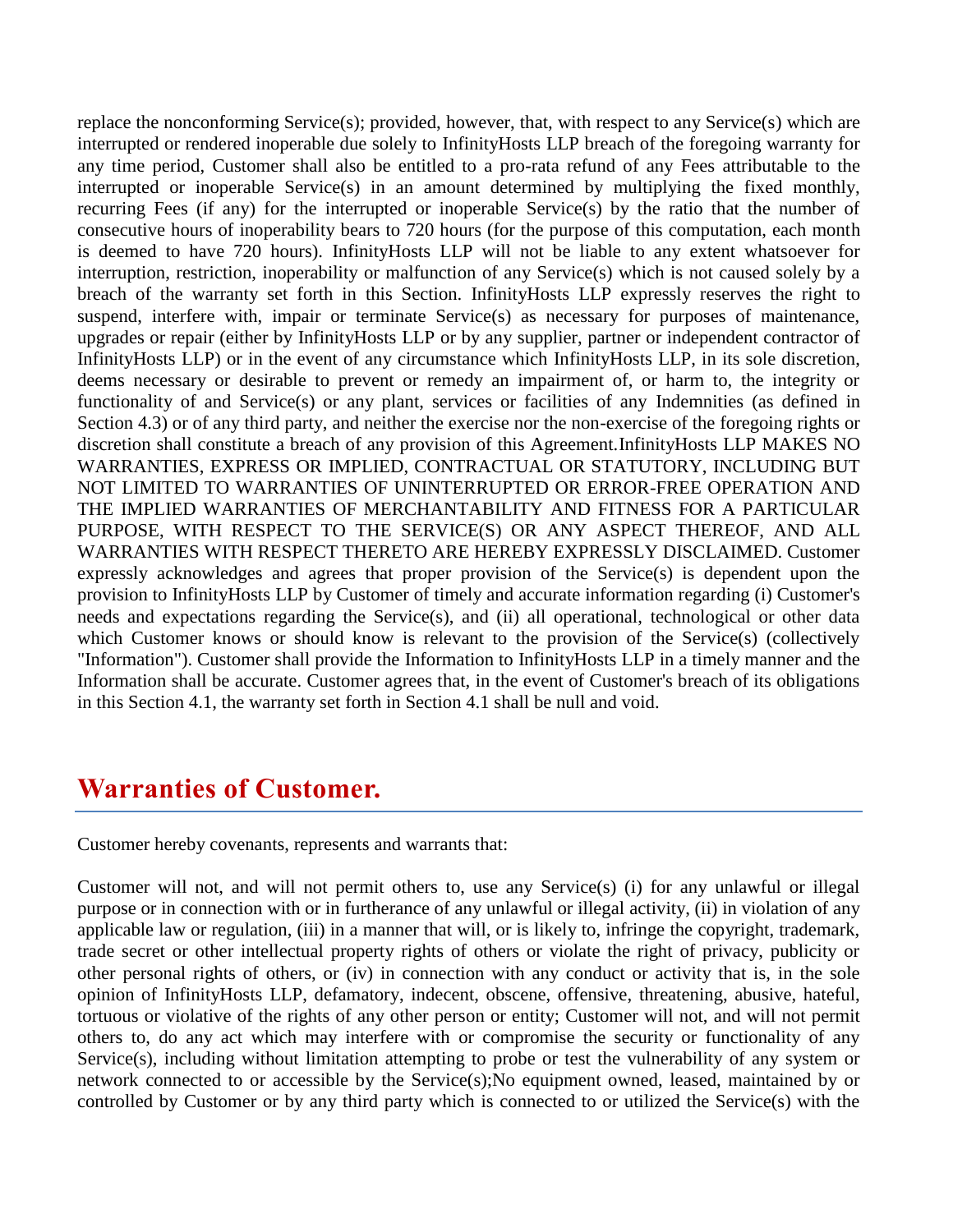consent of Customer will (i) interfere with or impair any Service(s) or any plant, services or facilities of any Indemnities or of any third party, (ii) unlawfully interfere with or impair the transmission of privacy of any data or communications transmitted over the Service(s) or over any plant, services or facilities of any Indemnities or of any third party, or (iii) create, cause or contribute to the creation or causing of a hazard to any Indemnities or to any third party. Identification.

InfinityHosts LLP reserves the right to suspend, interrupt or terminate any Service(s) or this Agreement immediately without further notice in the event of a breach by Customer of Section 4.2. InfinityHosts LLP reserves the right to remove, delete, disable or block transmission of any data or materials which InfinityHosts LLP reasonably believes constitute, either alone or in conjunction with other acts, omissions or data or materials, a breach or potential breach by Customer of Section 4.2. Customer agrees to defend, indemnify and hold harmless InfinityHosts LLP, its successors or assigns, subsidiaries, officers, directors, employees, agents, independent contractors, licensees, licensors, suppliers and customers (excluding Customer) (collectively "Indemnities") against any and all claims, liability, loss, damage, or harm (including without limitation reasonable legal and accounting fees) suffered by such Indemnities (including without limitation claims, liability, loss, damage, or harm in connection with death, bodily injury or injury to real or personal property) arising from or in connection with (i) Customer's purchase or use of any Service(s), including without limitation any claims, liability, loss, damage, harm suffered by such Indemnities arising from or in connection with the use by any third party of any Service(s) purchased by Customer regardless of whether such use was authorized by Customer, or (ii) Customer's breach of any provision of this Agreement.

#### **Limitation of Liability.**

Any other provision of this Agreement to the contrary notwithstanding, the aggregate liability of all Indemnities for any losses or damage, whether direct or indirect, arising out of or in connection with the Service(s), including without limitation any cause of action sounding in contract, tort or strict liability, shall be limited to actual, direct damages incurred but in no event shall exceed the greater of (i) Five hundred pounds, or (ii) the Fees paid by Customer to InfinityHosts LLP during the two (2) months preceding the month in which liability arose for the Service(s) in connection with which such liability arose. InfinityHosts LLP shall not be liable for lost profits or other consequential damages, cover damages, or for any claims against Customer by any third party, even if InfinityHosts LLP was advised of the possibility of same. Under no circumstances shall InfinityHosts LLP be liable hereunder for special damages, consequential damages, general damages, incidental damages, indirect damages, or exemplary or punitive damages. No action arising out of this Agreement, regardless of form, may be brought by Customer against InfinityHosts LLP more than one (1) year after the cause of action arose. Without limiting the foregoing:Customer acknowledges that InfinityHosts LLP is not responsible for controlling or monitoring any content, information, data or other materials stored on, transmitted via, or accessible through use of, the Service(s), and InfinityHosts LLP will have no liability to Customer whatsoever in connection with such content, information, data or other materials (including without limitation the accuracy or suitability thereof or unauthorized access or damage to, alteration, theft, corruption destruction or loss of, Customer's data or other materials); InfinityHosts LLP will have no liability to Customer whatsoever in connection with any harm or loss arising from or in connection with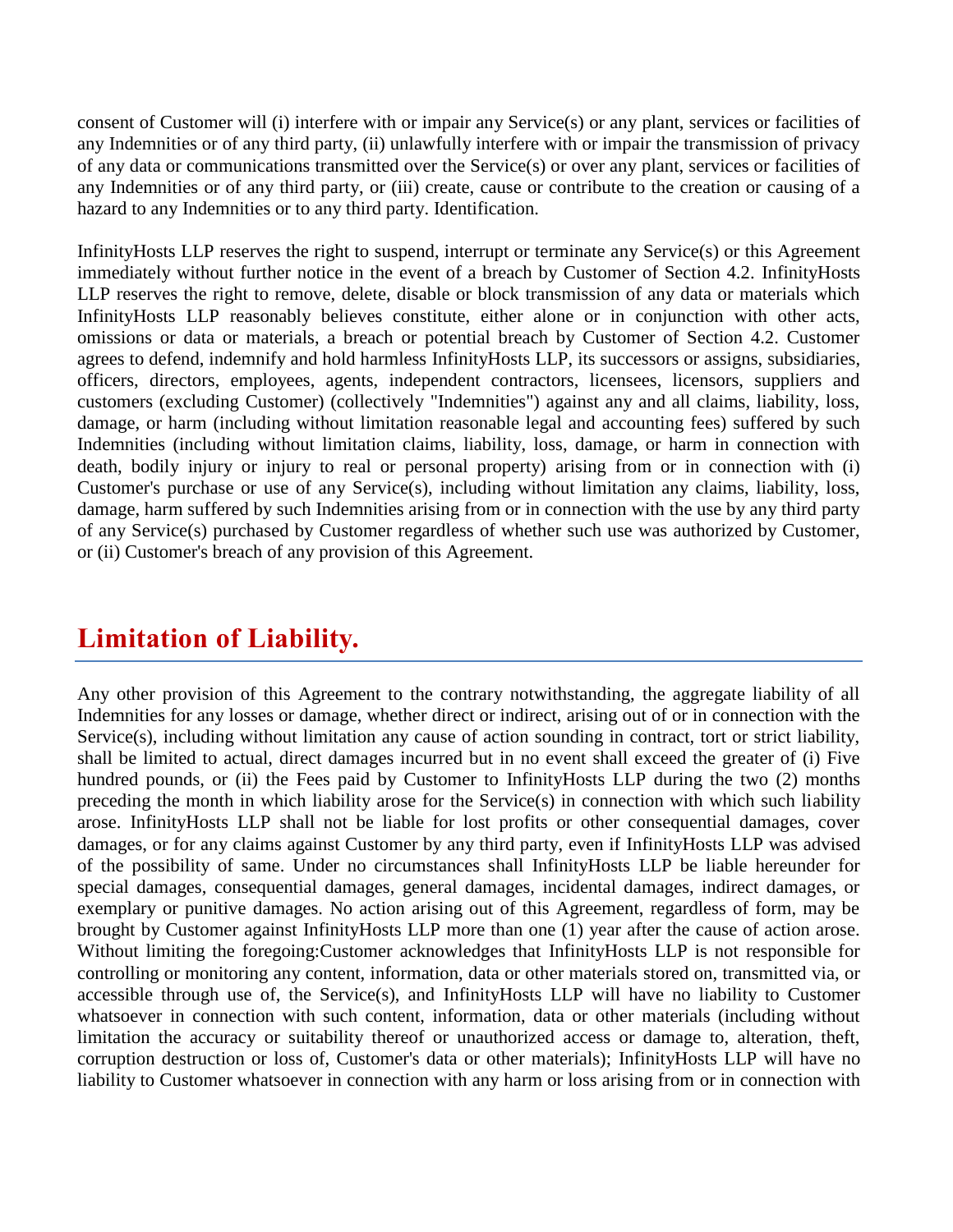unauthorized access to the Service(s); and all Indemnities are expressly made third party beneficiaries of this Section 5.

This Section 5 shall survive expiration or termination of this Agreement for any reason whatsoever.

InfinityHosts LLP and Customer acknowledge that proprietary and confidential information (including without limitation trade secrets) (collectively "Proprietary Information") of each Party may be disclosed to the other Party throughout the term of this Agreement. Each Party agrees to not reverse engineer, decompile, disclose to any third party, or to use for any purpose not strictly required for such Party's performance hereunder, such Proprietary Information except to the extent that such Proprietary Information was: (i) made publicly available by the owner of the Proprietary Information or lawfully disclosed by a non-party to this Agreement; (ii) lawfully obtained from any source other than the owner of the Proprietary Information; (iii) independently developed by personnel of the receiving Party to whom Proprietary Information had not been previously disclosed and not based on or derived from such Proprietary Information; or (iv) previously known to the receiving Party without an obligation to keep it confidential. Customer will not contract directly with any subcontractor relationships that InfinityHosts LLP has under this agreement or are connected to future services related to this agreement or that are of the same nature. Anything to the contrary herein notwithstanding, InfinityHosts LLP may disclose such information to its successors or assigns, subsidiaries, officers, directors, employees, agents, independent contractors, licensees, licensors and suppliers which have signed and are bound by a suitable nondisclosure agreement with InfinityHosts LLP in order for InfinityHosts LLP to perform the service in this contract. The obligations set forth in this Section 6 shall survive the termination of this Agreement for any reason whatsoever for a period of three (3) years; provided, however, that, with respect to Proprietary Information which constitutes a trade secret, the obligations set forth in this Section 6 shall survive the termination of this Agreement for any reason whatsoever for so long as such Proprietary Information constitutes a trade secret under applicable law.

#### **Force Measure.**

If either Party shall be prevented from performing any portion of this Agreement (except the payment of money) by causes beyond its control, including labor disputes, civil commotion, war, governmental regulations or controls, casualty, inability to obtain materials or Service(s) or acts of God, such Party shall be excused from performance for the period of the delay and the time for such Party's performance shall be extended for a period of time equal to the duration of such delay.

# **Construction, Venue, Jurisdiction.**

This Agreement and any claim, action, suit, proceeding or dispute arising out of or in connection with this Agreement shall in all respects be governed by, and interpreted in accordance with, the substantive laws of the Indian , USA and/or The Netherlands. Venue for any actions arising under this Agreement shall vest exclusively in courts located in the United Kingdom, or The Netherlands to be decided at our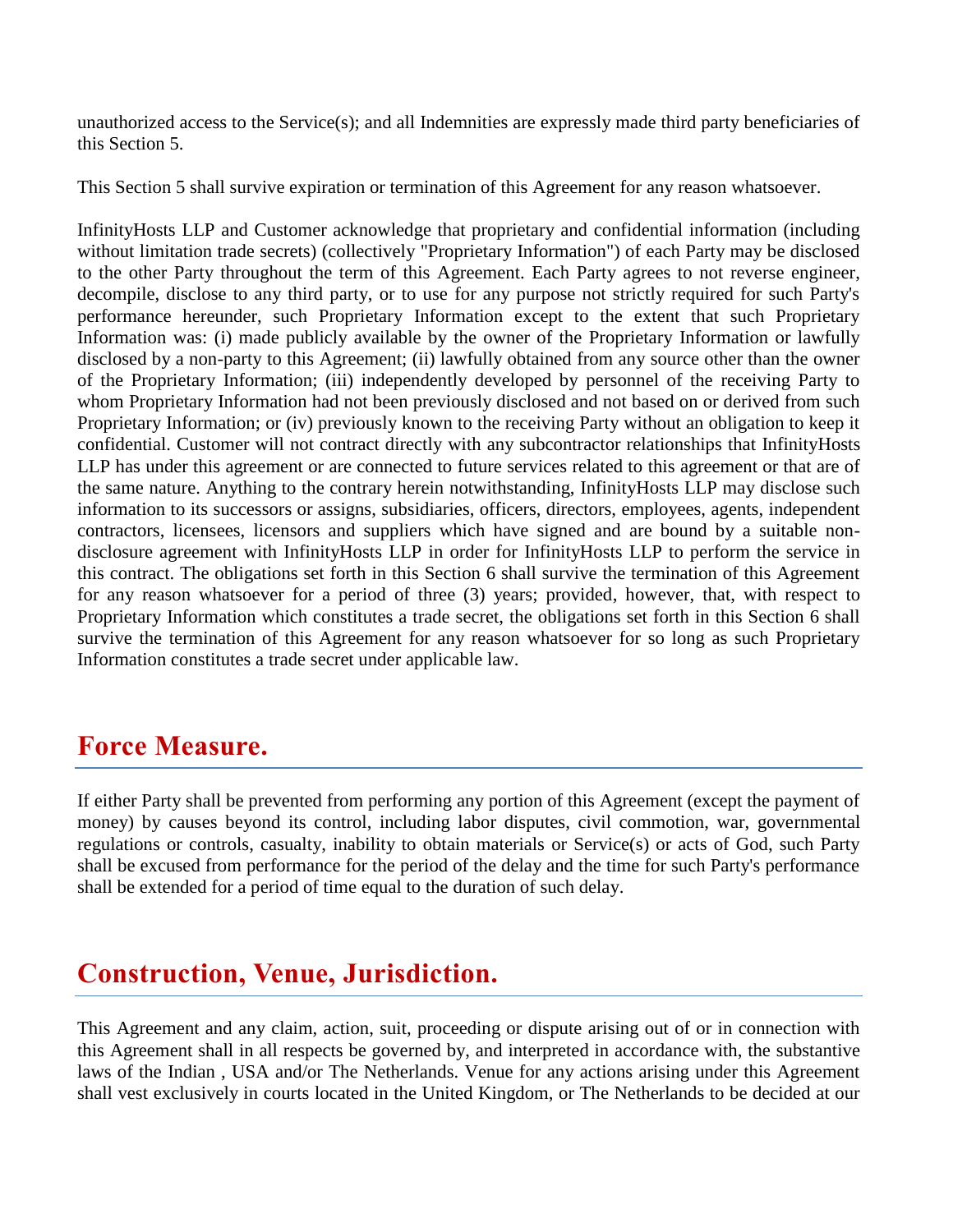discretion. Customer hereby submits to the jurisdiction of the aforementioned courts, and agrees that it will not assert lack of personal jurisdiction as a defense to any such action. Customer acknowledges that their attorney has reviewed and participated in the construction of this document and nothing herein shall be viewed as to have favorable construction.

#### **Waiver.**

No waiver of any right or remedy shall be valid unless in writing and delivered to the other Party, and waiver of a right or remedy on one occasion by a Party shall not be deemed a waiver of such right or remedy on any other occasion.

# **Integration.**

This Agreement, including all referenced or attached exhibits, schedules, attachments or documents, sets forth the entire agreement and understanding between the Parties pertaining to their subject matter and supersedes all prior or contemporaneous discussions, agreements, promises or understandings between the Parties. Neither Party shall be bound by any conditions, definitions, warranties, understandings or representations with respect to such subject matter other than as expressly provided in this Agreement.

# **Superior Agreement.**

This Agreement shall not be supplemented or modified by any course of dealing or trade usage. Addition to or variance from the terms and conditions of the Agreement by Customer, including without limitation any additional or varying terms contained in Customer's preprinted forms, correspondence or other documents transmitted to InfinityHosts LLP, shall be of no effect, unless otherwise expressly provided in the Agreement.

#### **Assignment.**

This Agreement is not assignable by Customer, in whole or in part, voluntarily or involuntarily, including by operation of law or by merger in which Customer does not survive, without InfinityHosts LLP prior written consent. Any attempted assignment without InfinityHosts LLP's written consent shall be null and void.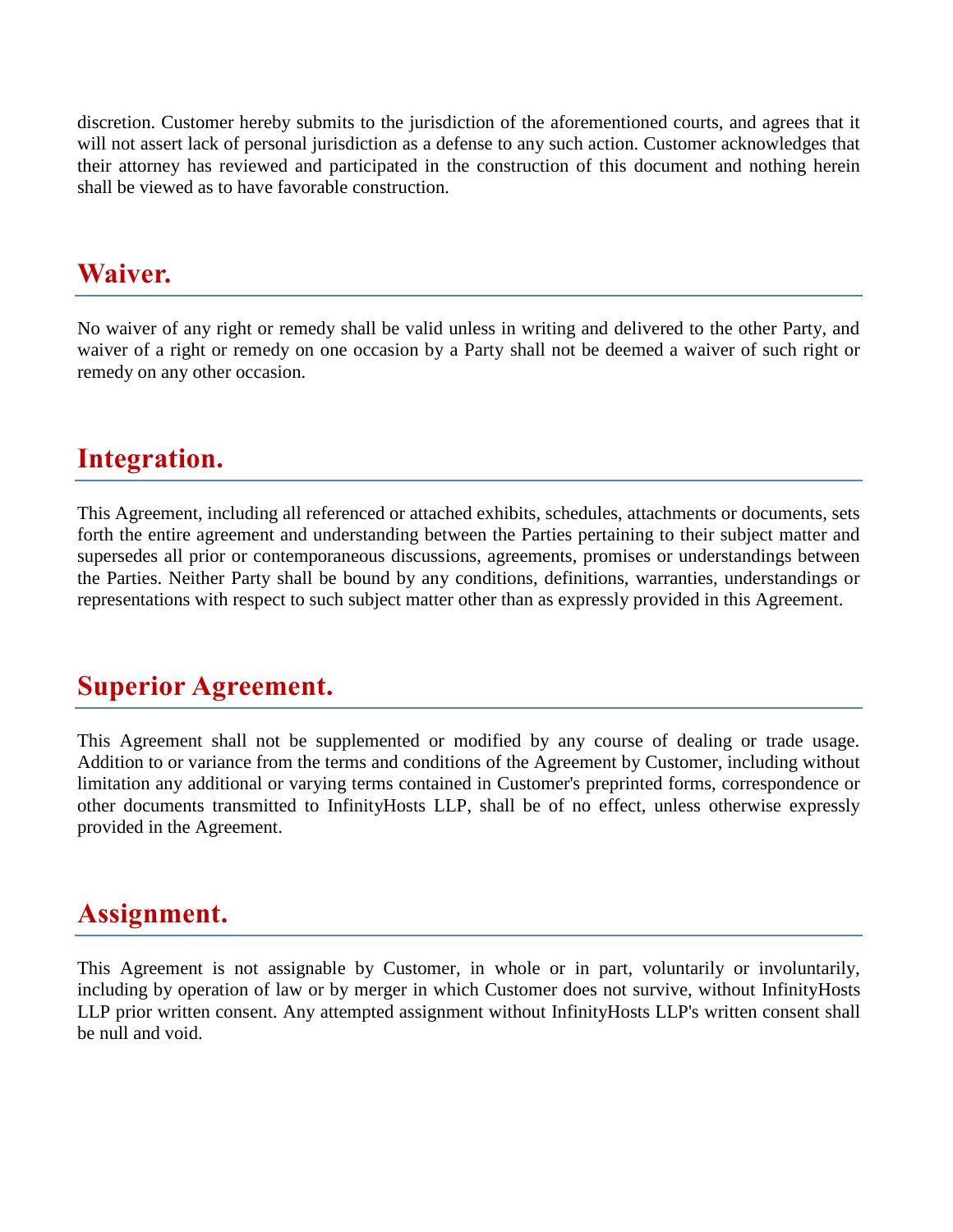# **Notice.**

Unless otherwise agreed to by the Parties, all notices required under the Agreement shall be delivered in writing, addressed and sent to the address provided herein and to the attention of the Party executing the Agreement or the person's successor, by either (i) registered mail, (ii) certified mail, return receipt requested, or (iii) overnight mail, or (iv) by telephone facsimile transfer (v) email that is replied to as accepted - appropriately directed to the attention of the Party executing the Agreement or that person's successor. Unless otherwise agreed to by the Parties, all notices required under the Agreement shall be deemed effective when received and acknowledged by signature of receipt.

#### **Severability.**

If any provision of the Agreement is held invalid, illegal, or unenforceable, the validity, legality and enforceability of the remaining provisions shall remain in full force and effect.

# **Counterparts.**

This Agreement may be executed in multiple counterparts, each of which shall be deemed an original and all of which taken together shall constitute one and the same Agreement.

#### **Venue.**

The customer agrees that the exclusive venue for litigation shall be in the United Kingdom (Scottish or English court to be chosen at our discretion) or The Netherlands (again, choice at our discretion). All lawsuits shall occur here and customer agrees that any judgments may be domesticated to their local court of appropriate jurisdiction to enforce the judgment.

#### **Acceptance.**

Payment of customer of the first month's fees shall constitute acceptance of this agreement.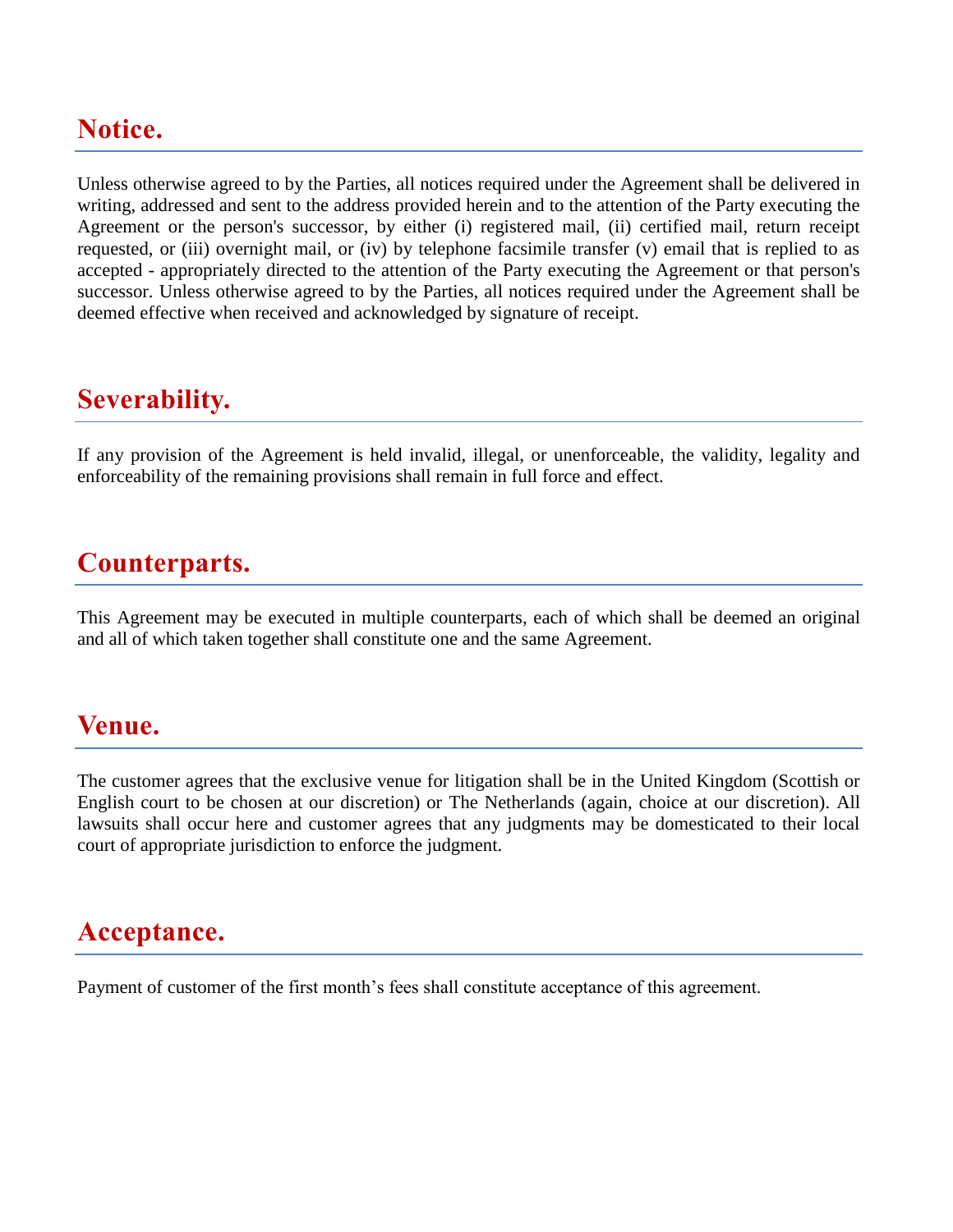# **File transfers/migrations**

On requesting a website transfer or server migration performed by InfinityHosts LLP staff team, the requesting client is bound to the following terms unless exemption is stated in writing by an administration member:

- Client understands that InfinityHosts LLP takes no responsibility for damage or corruption of files
- Client accepts that no member of InfinityHosts LLP can be held liable for transfer issues or delays
- Client understands that the transfer/migration only covers the transfer of files and databases
- Client may be responsible for performing some actions to get the Virtual server/website to a working condition
- Client agrees that all website transfer/server migration charges are non-refundable

Any client who requests a transfer but openly disagrees to any of the aforementioned terms will have their transfer request denied. Clients are bound to the above terms in the following cases including but not limited to:

- Client purchases a website transfer when ordering a Shared Hosting plan
- Client is dissatisfied with server performance and requests transfer to a different server
- Client requests a package upgrade that requires a transfer to a new server

# **Cancellations/Refund/Exchange Policy.**

InfinityHosts LLP reserves the right to cancel the account at any time with or without notice.

Customers are entitled to apply for a refund up to 24 hours after their paid service is first activated. This policy does not apply to our Dedicated Hosting, however exceptions are made for hardware faults. Refunds do not include any fees associated with Software Installations performed by InfinityHosts LLP. Refundees will be charged a standard rate of \$0.10 per GB transferred within the 24 hour time period, this will be taken into consideration and deducted when a refund is given. Shared Hosting Customers & Resellers Hosting Customers are able to apply for a refund, however the price of the domain name will not be included. This policy also applies to package transfers.

- Any refunds requested by a client whose product/service is working perfectly, or is not working correctly due to the fault of the client, will not be accepted.
- $\triangle$  Only first-time accounts are eligible for a refund. For example, if you've had an account with us before, cancelled and signed up again, you will not be eligible for a refund or if you have opened a second account with us.
- Any licensing product/services are not eligible for the refund.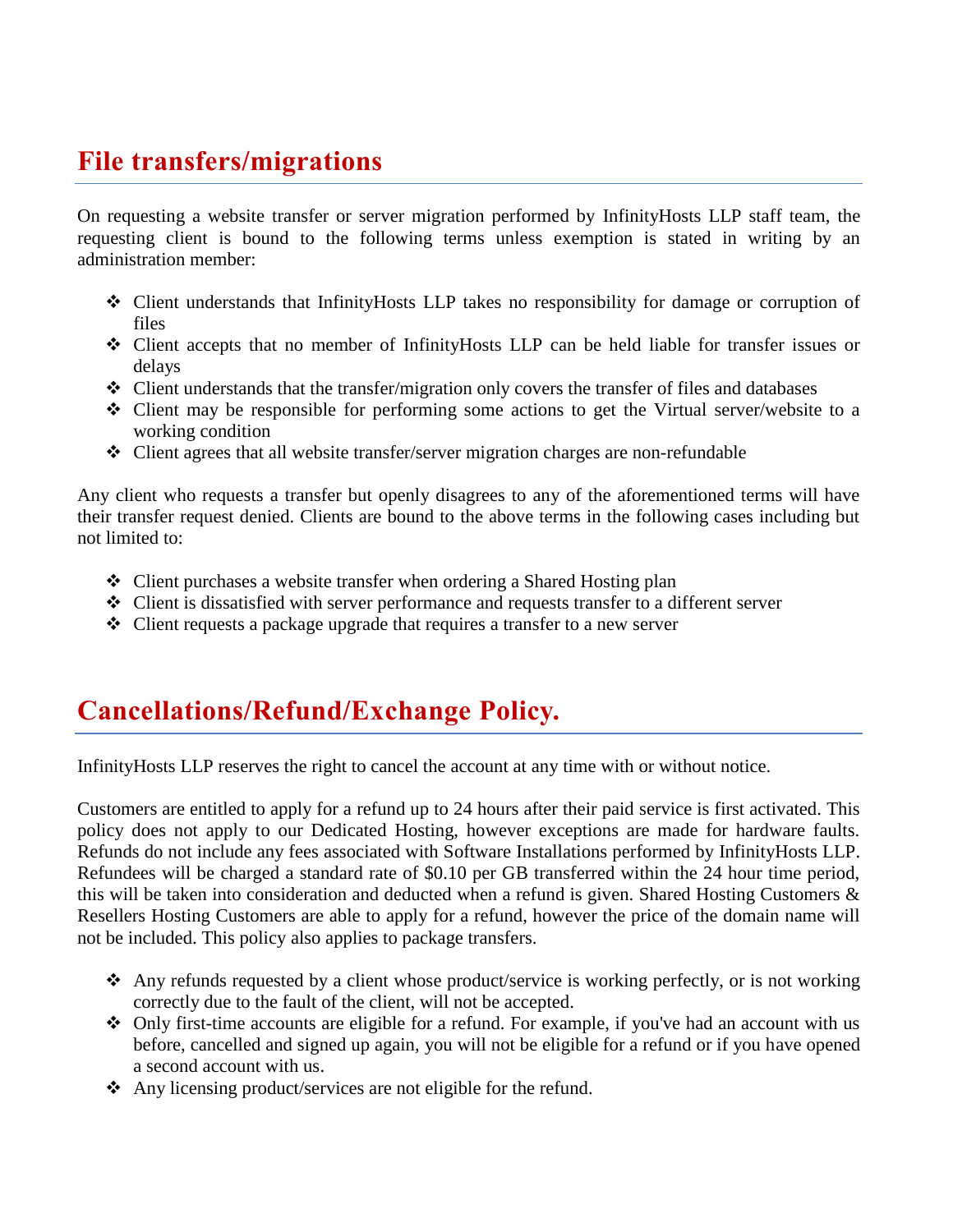$\div$  If you are terminated due to a violation of our terms of service you agree that you will not receive any partial refunds and that this shall be considered a reasonable estimate of the liquidated damage and not a penalty.

# **Backups and Data Loss.**

Your use of the service is at your sole risk. InfinityHosts LLP is not responsible for files and/or data residing on your account. You agree to take full responsibility for files and data transferred and to maintain all appropriate backups of files and data stored on our servers.

# **Hosting Acceptable Use.**

Shared hosting for websites may only be used for lawful purposes. Storage or transmission of any materials in violation of Indian Federal law or in violations of Netherlands Federal law is strictly prohibited. This includes, but is not limited to:

- Copyrighted Material
- Material deemed threatening, obscene, or harmful by InfinityHosts LLP Administration

On purchasing your product/service, the customer agrees to take full responsibility for any content on their designated user, this includes dismissing any claims of another party having access to their user and uploading illegal material.

The customer agrees to indemnify and hold harmless InfinityHosts LLP from any claims resulting from the use of our services. Use of our services to infringe upon any copyright or trademark is prohibited. This includes but is not limited to unauthorized copying of music, books, photographs, or any other copyrighted work. The offer of sale of any counterfeit merchandise of a trademark holder will result in the immediate termination of your account. If you believe that your copyright or trademark is being infringed upon, please email technical@infinityhosts.com. If the request is of a licensing issue, we may require further documentation.

Examples of unacceptable material on all Shared Hosting & Reseller Hosting includes: IRC Bots, Pirated Software / Warez hosting,Rapidleech/Link Generators/Seedbox/Torrent Scripts, image filedump, or banner-ad services (similar to rapidshare, photobucket, or commercial banner ad rotation), topsites, commercial audio streaming (more than one or two streams), Escrow, High-Yield Interest Programs(HYIP) or related sites, Investment sites (FOREX, egold exchange), sale of any controlled substance without prior proof of appropriate permit(s), AutoSurf sites, Bank Debentures, Bank Debenture Trading Programs, Prime Banks Programs, lottery sites, muds / rpg's, hate sites, hacker focused sites/archives/programs, or sites promoting illegal activities, IP Scanners, Brute Force Programs, Mail Bombers and Spam Scripts.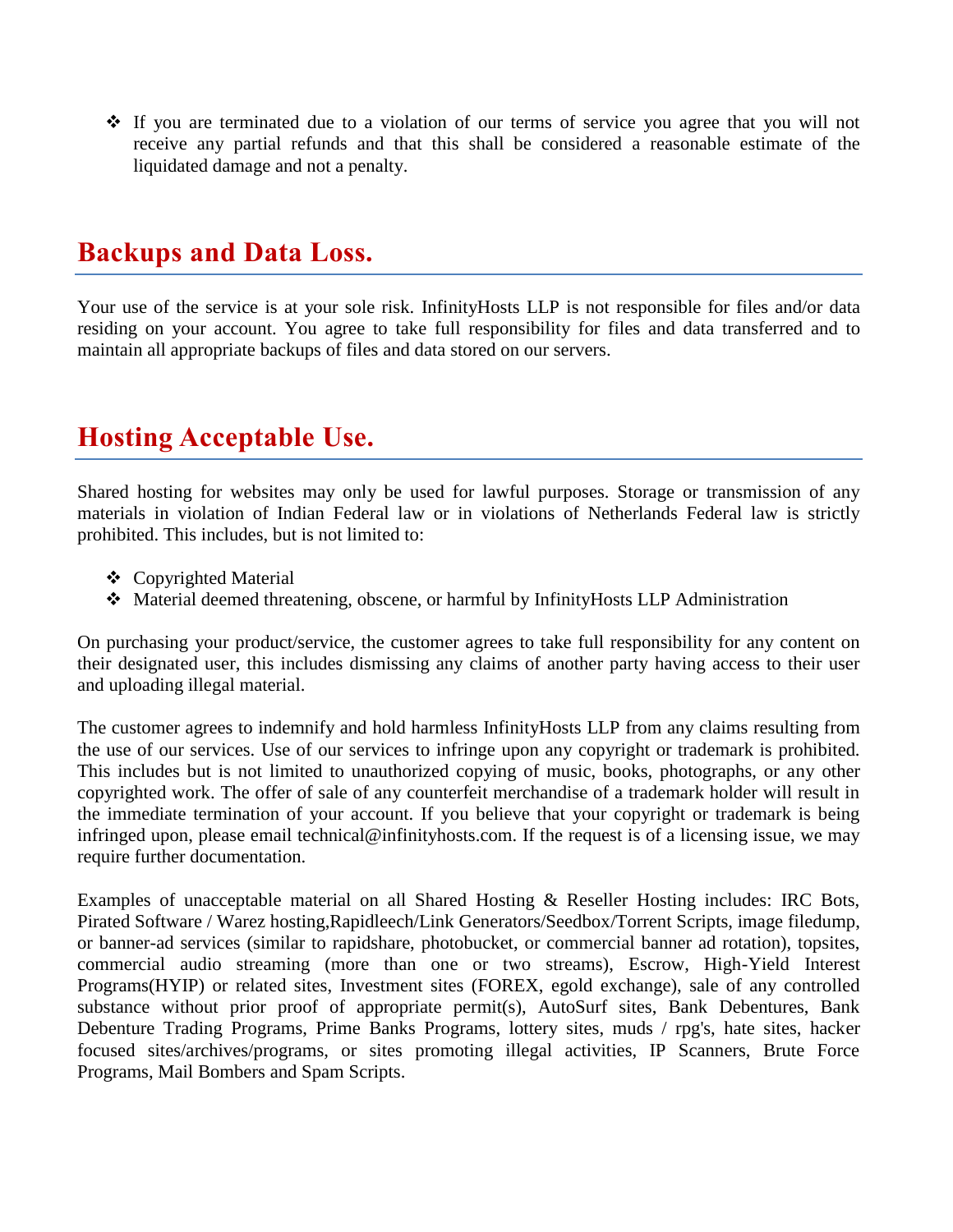Potential harm to minors is strictly forbidden, including but not limited to child pornography or content perceived to be child pornography (Lolita). Any site found to host child pornography or linking to child pornography will be suspended immediately without notice. Resellers, we will suspend the site in question and will notify you so you may terminate the account. We will further monitor your activity; more than one infraction of this type may result in the immediate termination of your account. Direct customers, Your services will be terminated with or without notice.

Violations will be reported to the appropriate law enforcement agency. It is your responsibility to ensure that scripts/programs installed under your account are secure and permissions of directories are set properly, regardless of installation method. When at all possible, set permissions on most directories to 755 or as restrictive as possible. Users are ultimately responsible for all actions taken under their account. This includes the compromise of credentials such as username and password. It is required that you use a secure password. If a weak password is used, your account may be suspended until you agree to use a more secure password. Audits may be done to prevent weak passwords from being used. If an audit is performed, and your password is found to be weak, we will notify you and allow time for you to change/update your password.

# **Client Responsibilities**

On registering your service you accept full responsibility for any content on your service. These responsibilities include maintaining proper loads and monitoring and keeping your services on or under your designated quotas. Through registering your server you also agree that you are the sole owner of your service, therefor you take full responsibility for any illegal or prohibited content found on your service.

#### **Reseller Responsibilities**

Resellers are responsible for supporting their clients. We (InfinityHosts LLP) do not and will not provide support to Reseller's Clients . If a reseller's client contacts us, we reserve the right to place the client account on hold until the reseller can assume their responsibility for their client. All support requests must be made by the reseller on their clients' behalf for security purposes. Resellers are also responsible for all content stored or transmitted under their reseller account and the actions of their clients'. We (InfinityHosts LLP) will hold any reseller responsible for any of their client's actions that violate the law or the terms of service.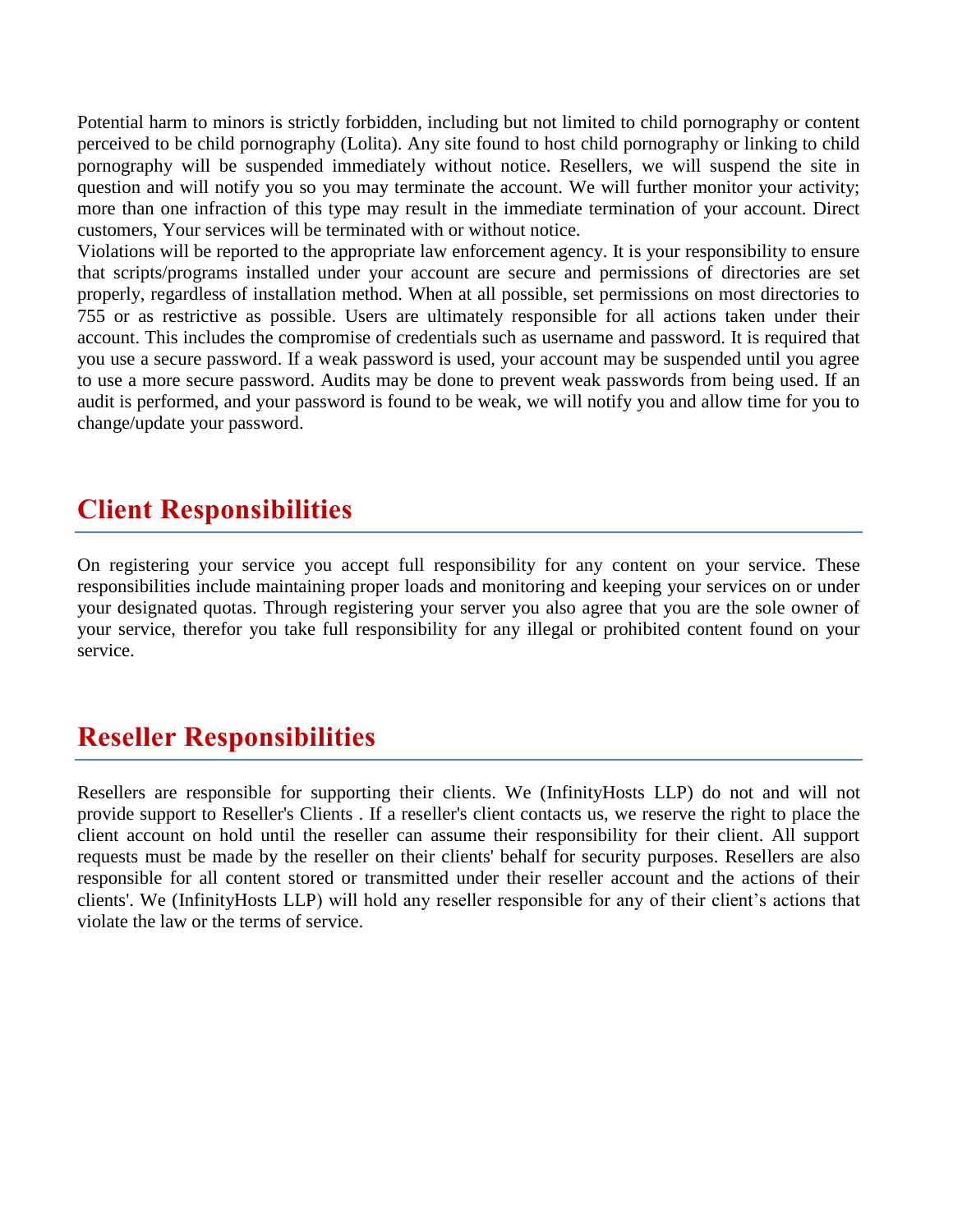# **Flooding/DDoS/DoS scripts**

Scripts that send a TCP/UDP flood, or any form of denial of service attacks to a remote or local server is not tolerated for any reason on our hosting plans. If any Port flood or Distributed Denial of Service attack script is found on a server, it will be terminated without prior notice or warning after evidence is gathered to form our case again you (the client).

#### **Streaming Software**

For resource and connection abuse reasons, streaming software is not allowed on our shared hosting or virtual private server plans. If a server is found abusing resources while running streaming software, it may result in suspension of the service for a period time.

#### **Virus, MalWare & SpyWare distribution**

If a server is found hosting, distributing and (or) hosting any of the following Virus', MalWare, SpyWare and any other harmful products reported to us it will lead to immediate termination of your service(s).

# **Report Abuse Policy / DMCA (Data searches and removal)**

InfinityHosts LLP staff agree to respect your privacy and will not go through the files on your service, however exceptions may be made in serious cases including but not limited to:

- Your service is using high resources and causing other users distress
- A DMCA or Any type of Abuse Report is received, and must be verified (we will not modify or remove any files in this case). However, The service shall be suspended/terminated as per the situation.
- We have strong suspicion that you are running illegal attack software
- You have requested assistance via a Support Ticket
- $\triangle$  You have given us expressed permission to search/modify your files